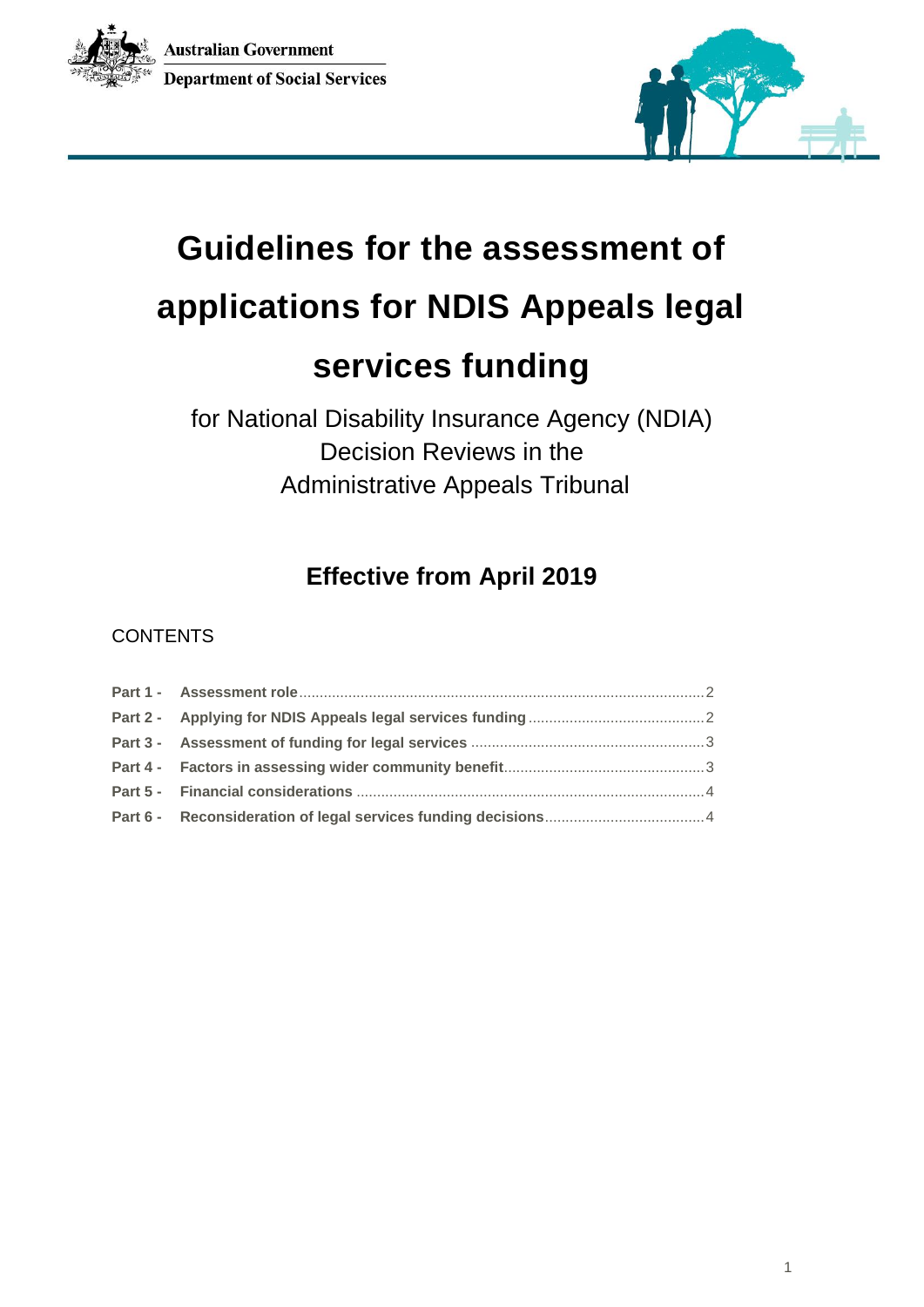#### <span id="page-1-0"></span>**Part 1 - Assessment role**

- 1.1 In a Legal Aid Commission (LAC) in the relevant State or Territory the role of officers making NDIS Appeals legal services funding assessment (LAC Grants Officers) is:
	- i. to determine, having regard to these Guidelines, whether or not legal representation will be funded with respect to applications made to the Administrative Appeals Tribunal (AAT) by:
		- a) National Disability Insurance Scheme (NDIS) participants seeking review of decisions of the National Disability Insurance Agency (NDIA), and
		- b) applicants seeking review of NDIA decisions refusing their participation in the NDIS,

and

ii. having determined that a matter will be funded, to arrange legal representation for such applicants at the discretion of the LAC.

#### <span id="page-1-1"></span>**Part 2 - Applying for NDIS Appeals legal services funding**

- 2.1 An application must be lodged with the AAT before a matter will be assessed and funding for legal services to the AAT applicant made available.
- 2.2. An application for funding for legal representation (LAC funding application) must be lodged with the relevant LAC by submitting a completed and signed Application Form, and should include the following documents:
	- i. the NDIA decision in dispute;
	- ii. any application to the AAT for a review of an NDIA decision together with supporting documents;
	- iii. any NDIA internal review decision, and
	- iv. any other relevant supporting documentation (including the most recent plan, if the applicant is a participant).
- 2.3 The relevant LAC is the one located in the state or territory in which the applicant resides.
- 2.4 The Application Form, when completed and signed by the applicant or their legal guardian, shall be the consent for the LAC to seek disclosure of information about the applicant from the NDIA and other service providers for the purposes of assessing the applicant's request for funding of legal representation.
- 2.5 The Application Form may be accessed from the [Department of Social](https://www.dss.gov.au/disability-and-carers/programs-services/for-people-with-disability/ndis-appeals)  [Services \(DSS\) website](https://www.dss.gov.au/disability-and-carers/programs-services/for-people-with-disability/ndis-appeals) and from the websites of the LACs.
- 2.6 LAC funding applications are not subject to means testing, and no contribution towards the cost of the LAC providing legal services is recoverable from applicants.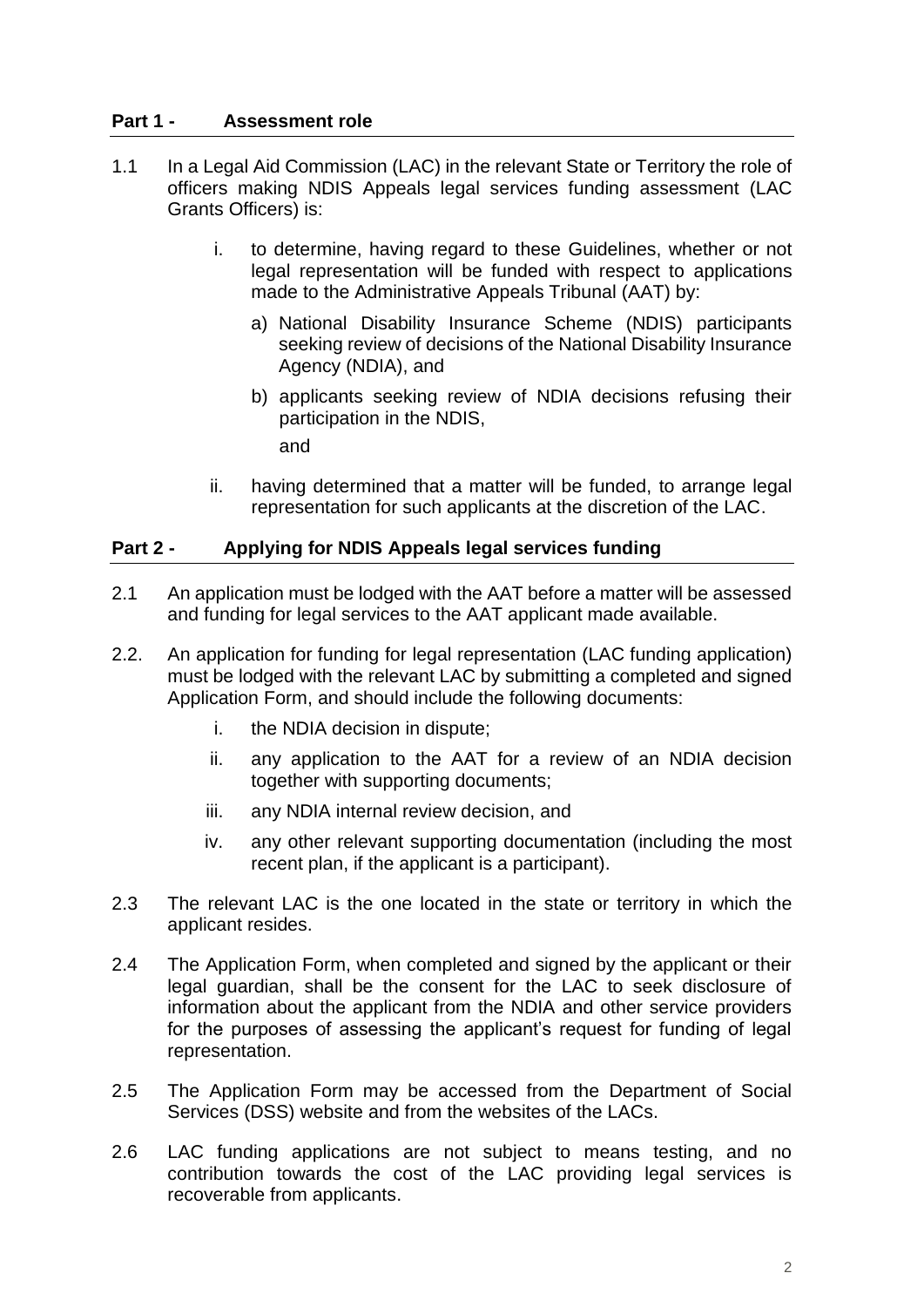#### <span id="page-2-0"></span>**Part 3 - Assessment of funding for legal services**

- 3.1 Funding for legal services may be granted in circumstances where LAC Grants Officers decide that:
	- i. there is a significant likelihood that legal representation will lead to wider community benefit (see 4.1); or
	- ii. the applicant is experiencing disadvantage and would likely realise a substantial benefit from legal representation (see 4.1 (d)); and
	- iii. the applicant meets the general merits tests the LAC prescribes for funding of matters.
- 3.2 The use of funds by Commissions will be in accordance with the agreement between DSS and each LAC in relation to the provision of NDIS Appeals legal services.
- 3.3 The LAC Grants Officers will inform the AAT applicant (or guardian, if applicable) in writing of the outcome of their LAC funding application within 30 days of its receipt.
- 3.4 Upon appointment, the LAC appointed lawyer shall, in writing, inform the NDIA and the AAT that they represent the applicant.

#### <span id="page-2-1"></span>**Part 4 - Factors in assessing wider community benefit**

4.1 The factors to which an LAC Grants Officer may have regard in making a decision that legal representation by the LAC will lead to wider community benefit, may include, but are not limited to, the following:

#### *Factors relating to the National Disability Insurance Scheme Act 2013 (NDIS Act) and rules*

- a) Whether interpretation or application of a provision under NDIS Act, or rules made under the NDIS Act (rules):
	- i. has been considered and fully addressed by the AAT or a court;
	- ii. is not comparable to another provision that has been considered and fully addressed by the AAT or a court;
	- iii. is not well understood or does not have an obvious meaning, including where there is ambiguity.
- b) The evidence base (including where there is limited or no evidence base) in relation to a disability, therapy or support.

#### *Factors relating to the administration of the National Disability Insurance Scheme (NDIS)*

- c) Whether a decision in relation to the matter:
	- i. will clarify an uncertain or contentious area of law in relation to the NDIS Act or rules or the application of policy;